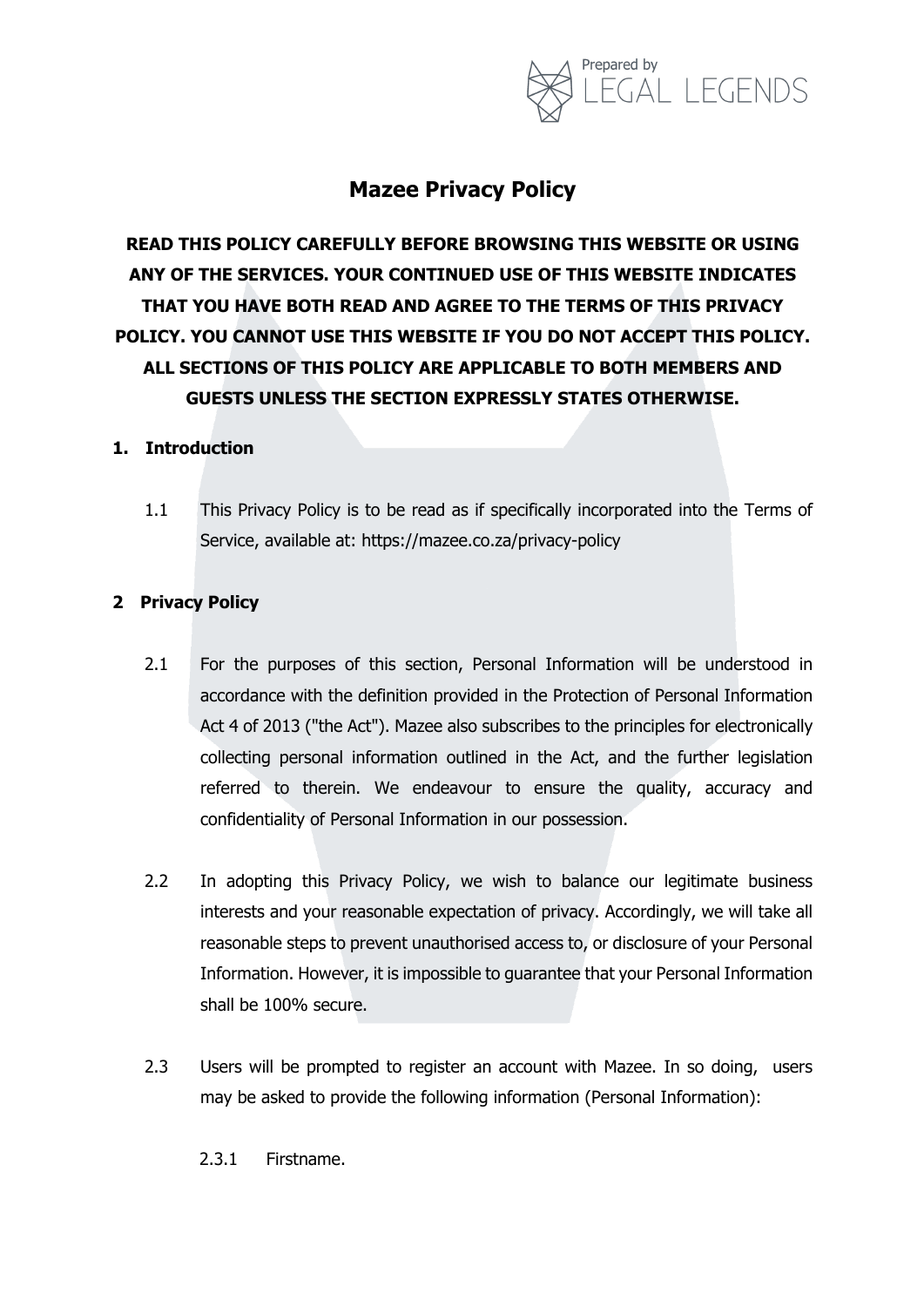

- 2.3.2 Surname.
- 2.3.3 Email.
- 2.3.4 Company Name (Optional).
- 2.3.5 Country/Region.
- 2.3.6 Street Address.
- 2.3.7 Town/City.
- 2.3.8 Province.
- 2.3.9 Post Code/ZIP.
- 2.3.10 Phone.
- 2.3.11 Email Address.
- 2.3.12 Alternate shipping address (duplicate details of above).
- 2.4 We will attempt to limit the types of Personal Information we process to only that to which you consent to (for example, in the context of online registration, newsletters, message boards, surveys, polls, professional announcements, SMS, MMS and other mobile services), but, to the extent necessary, your agreement to these this Privacy Policy constitutes your consent as contemplated in section 69 of the Act.
- 2.5 All payment information will be captured through the Website. Further, Mazee shall not retain payment information on behalf of its users.
- 2.6 We will not collect, use or disclose sensitive information (such as information about racial or ethnic origins or political or religious beliefs, where relevant) except with your specific consent or in the circumstances permitted by law.
- 2.7 By agreeing to the terms contained in this Privacy Policy, you consent to the use of your Personal Information in relation to:
	- 2.7.1 The provision and performance of the services;
	- 2.7.2 Informing you of changes made to our website;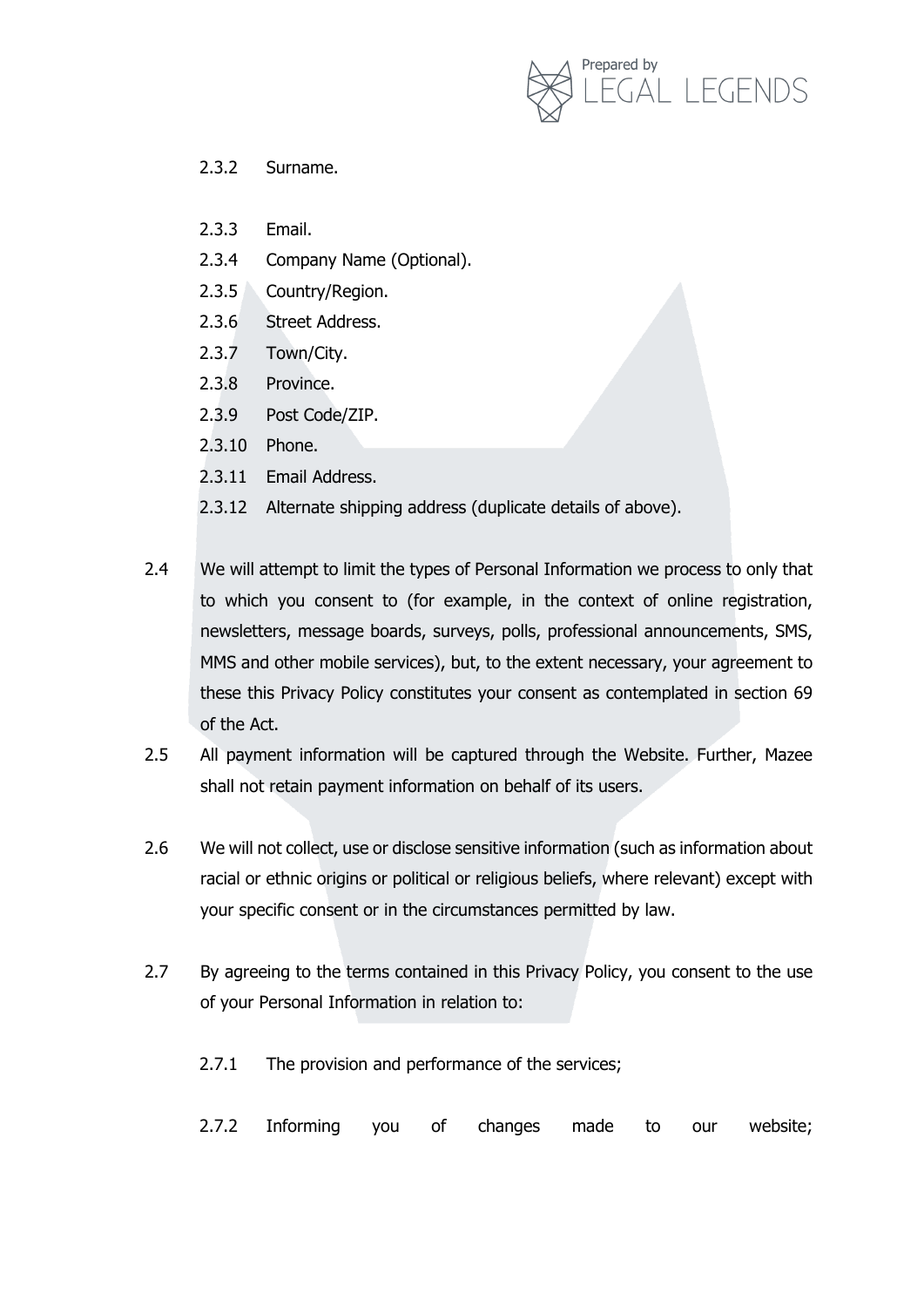

- 2.7.3 Responding to any queries or requests you may have;
- 2.7.4 Developing a more direct and substantial relationship with users for the purposes described in this clause;
- 2.7.5 Developing an online user profile;
- 2.7.6 Understanding general user trends and patterns so that we can develop and support existing and ongoing marketing strategies;
- 2.7.7 For security, administrative and legal purposes; and
- 2.7.8 The creation and development of market data profiles which may provide insight into market norms, practices and trends to help us improve our offering to you. Such information will be compiled and retained in aggregated form, but shall not be used in any way which may comprise the identity of a user.
- 2.8 Although absolute security cannot be quaranteed on the internet, Mazee has in place up-to-date, reasonable technical and organisational security measures to protect your Personal Information against accidental or intentional manipulation, loss, misuse, destruction or against unauthorised disclosure or access to the information we process online.
- 2.9 While we cannot ensure or warrant the security of any Personal Information you provide us, we will continue to maintain and improve these security measures over time in line with legal and technological developments.
- 2.10 We store your Personal Information directly, or alternatively, store your Personal Information on, and transfer your Personal Information to, a central database. If the location of the central database is located in a country that does not have substantially similar laws which provide for the protection of Personal Information, we will take the necessary steps to ensure that your Personal Information is adequately protected in that jurisdiction.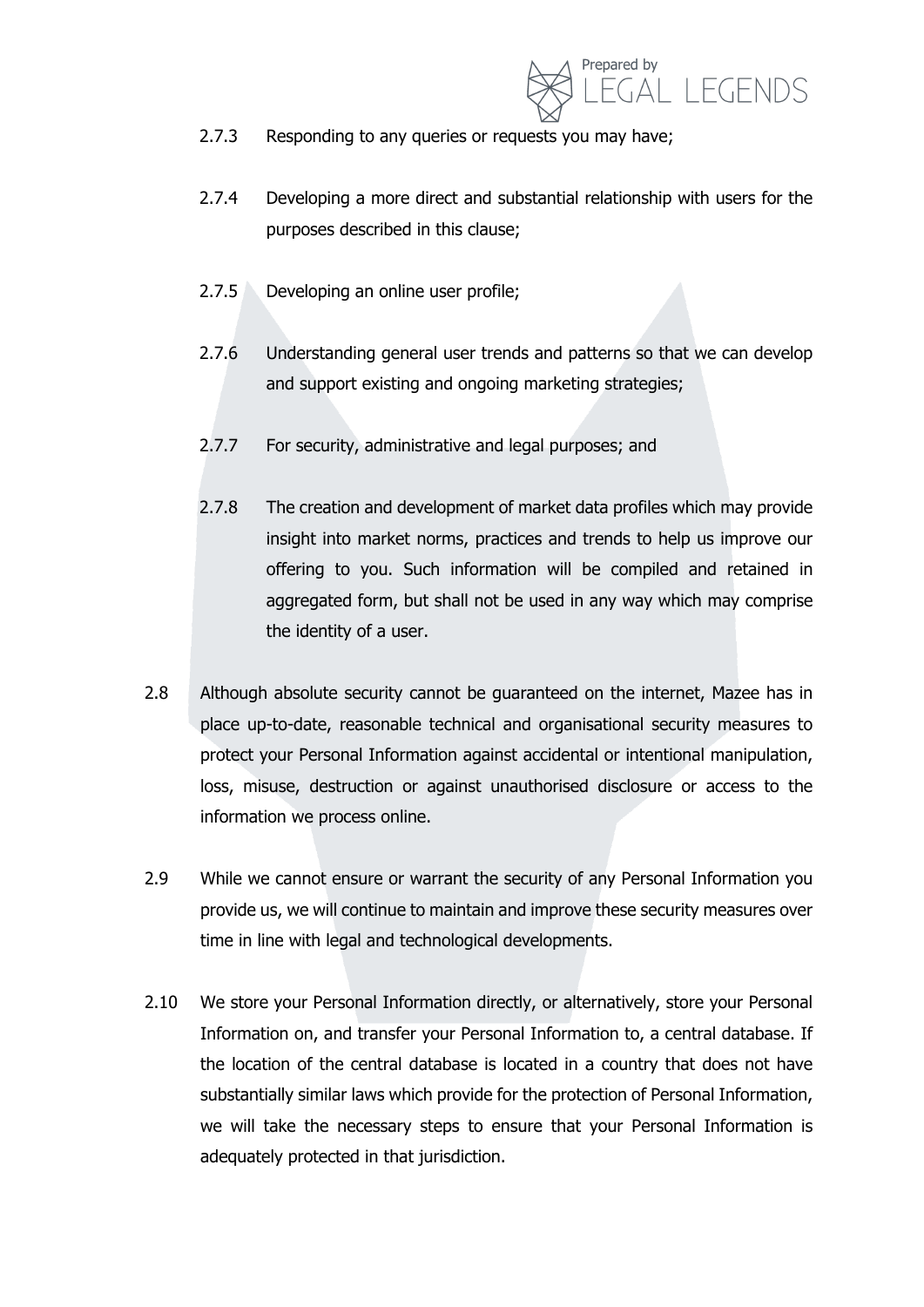

- 2.11 Your information will not be stored for longer than is necessary for the purposes described in these Terms or as required by applicable legislation.
- 2.12 The Personal Information Mazee collects from users shall only be accessed by Mazee employees, representatives and consultants on a need-to-know basis, and subject to reasonable confidentiality obligations binding such persons.
- 2.13 Mazee shall have the right, but shall not be obliged, to monitor or examine any information and materials including any website link that you publish or submit to Mazee for publishing on the Site. You shall be solely responsible for the contents of all material published by yourself.
- 2.14 We constantly review our systems and data to ensure the best possible service to our users. We do not accept any users, or representatives of users, under 18 years of age or who otherwise does not have the relevant capacity to be bound by this Privacy Policy.
- 2.15 We will not sell, share, or rent your Personal Information to any third party or use your e-mail address for unsolicited mail. Any emails sent by Mazee will only be in connection with the provision of our services.

#### **3 Log Files**

3.1 When you visit Mazee, even if you do not create an account, we may collect information, such as your IP address, the name of your ISP (Internet Service Provider), your browser, the website from which you visit us, the pages on our website that you visit and in what sequence, the date and length of your visit, and other information concerning your computer's operating system, language settings, and broad demographic information. This information is aggregated and anonymous data and does not identify you specifically. However, you acknowledge that this data may be able to be used to identify you if it is aggregated with other Personal Information that you supply to us. This information is not shared with third parties and is used only within Mazee on a need-to-know basis. Any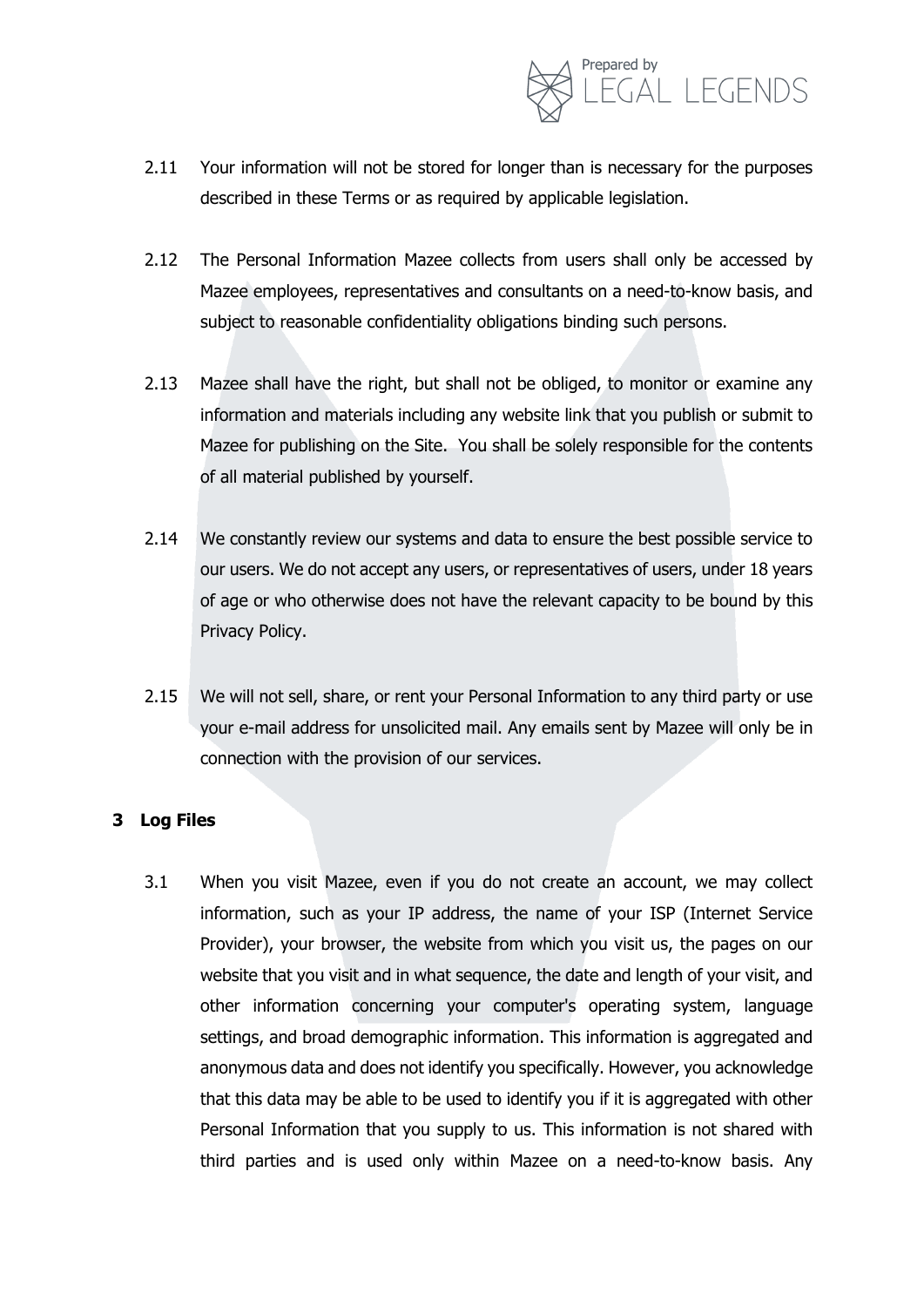

individually identifiable information related to this data will never be used in any way different to that stated above, without your explicit permission.

#### **4 Cookies**

- 4.1 Mazee uses cookies. A cookie is a small piece of information stored on your computer or smart phone by the web browser. The two types of cookies used on the Website are described below:
	- 4.1.1 "Session cookies": These are used to maintain a so-called 'session state' and only lasts for the duration of your use of the Website. A session cookie expires when you close your browser, or if you have not visited the server for a certain period of time. Session cookies are required for the Platform to function optimally, but are not used in any way to identify you personally.
	- 4.1.2 "Permanent cookies": These cookies permanently store a unique code on your computer or smart device hard drive in order to identify you as an individual user. No Personal Information is stored in permanent cookies. You can view permanent cookies by looking in the cookies directory of your browser installation. These permanent cookies are not required for the Mazee website to work, but may enhance your browsing experience.

#### **5 Links from Mazee**

- 5.1 Mazee, and the services available through the Website, may contain links to other third party websites, including (without limitation) social media platforms, payment gateways, appointment scheduling and/or live chat platforms ("Third Party Websites"). If you select a link to any Third Party Website, you may be subject to such Third Party Website's terms and conditions and/or other policies, which are not under the control, nor responsibility, of Mazee.
- 5.2 Hyperlinks to Third Party Websites are provided "as is", and Mazee does not necessarily agree with, edit or sponsor the content on Third Party Websites.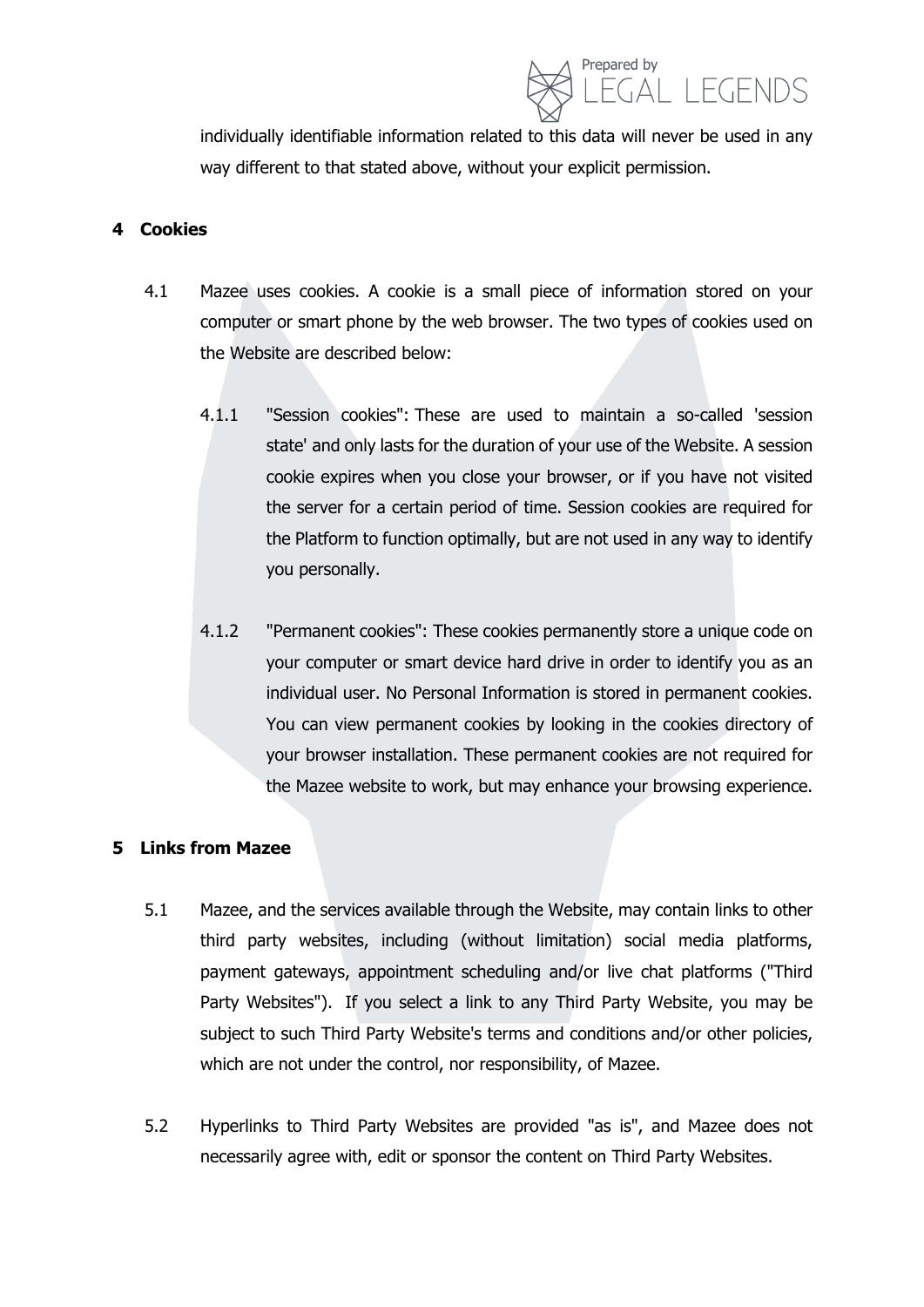

- 5.3 Mazee does not monitor or review the content of any Third Party Website. Opinions expressed or material appearing on such websites are not necessarily shared or endorsed by us and we should not be regarded as the publisher of such opinions or material. Please be aware that we are not responsible for the privacy practices, or content, of other websites, either.
- 5.4 Users should evaluate the security and trustworthiness of any Third Party Website before disclosing any personal information to them. Mazee does not accept any responsibility for any loss or damage in whatever manner, howsoever caused, resulting from your disclosure to third parties of personal information.

## **6 Application Of The Electronic Communications And Transactions Act 25 Of 2002 ("Ect Act")**

- 6.1 Data Messages (as defined in the ECT Act) will be deemed to have been received by Mazee if and when Mazee responds to the Data Messages.
- 6.2 Data Messages sent by Mazee to a user will be deemed to have been received by such user in terms of the provisions specified in section 23(b) of the ECT Act.
- 6.3 Users acknowledge that electronic signatures, encryption and/or authentication are not required for valid electronic communications between users and Mazee.
- 6.4 Information to be provided in terms of section 43(1) of the ECT Act:
	- 6.4.1 Users warrant that Data Messages sent to Mazee from any electronic device, used by such user, from time to time or owned by such user, were sent and or authorised by such user, personally.
- 6.5 Address for service of legal documents: 29 Chiappini street, De Waterkant, Cape Town, Western Cape, South Africa, 8001.
- 6.6 Contact Number: 0829263127.